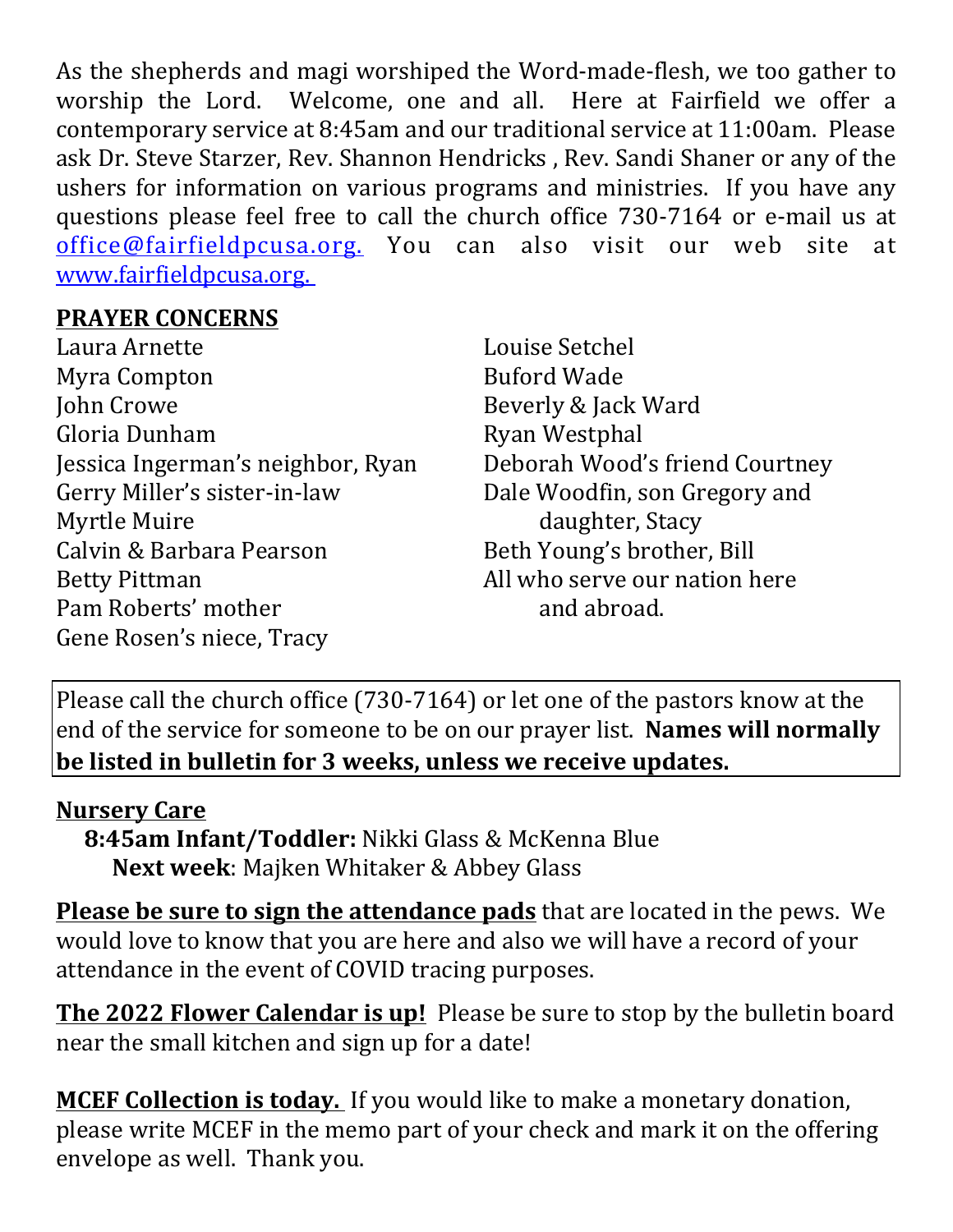**The Youth Group will not meet tonight** but will start up again next Sunday!

**The Prayer Shawl Ministry Group** will meet again this coming Wednesday, January 5 beginning at 10:00am in the Barlow Parlor. Come work on a shawl or your own personal project. If you don't know how to knit, the ladies will teach you! Contact Anna Barrowclough (730-3143) if you have any questions.

**The Super Singles** will get together next Sunday following the 11:00am worship service and go to Applebee's on Bell Creek Road. Feel free to join them! Contact Melanie Rubeck (730-5994) if you have any questions.

## **The Women's Circles meet next Tuesday!**

- Fellowship Circle 10:00am in the Heritage Hall.
- Joyful Readers' Cirlce, 7:00pm in the Heritage Hall.

**Camp Hanover** is bringing the power of summer camp to a new year-round program! Want to get outside after school? The CHASE program - **Camp Hanover After School Explorers** - is launching on January 3 for students in grades K-5. This nature-based after school program will get children outside to learn and grow in God's creation. Daily activities include everything from hiking to fishing, archery to gardening, and fire-building to canoeing. Plus, a daily devotion, snack, and assisted homework time, all in a Christ-centered community. Enrollment is open now! Learn more at www.Camphanover.org/After-School

**The Upper Room Daily Devotional books** for January/February are located in the narthex. These books are free so please pick one up!